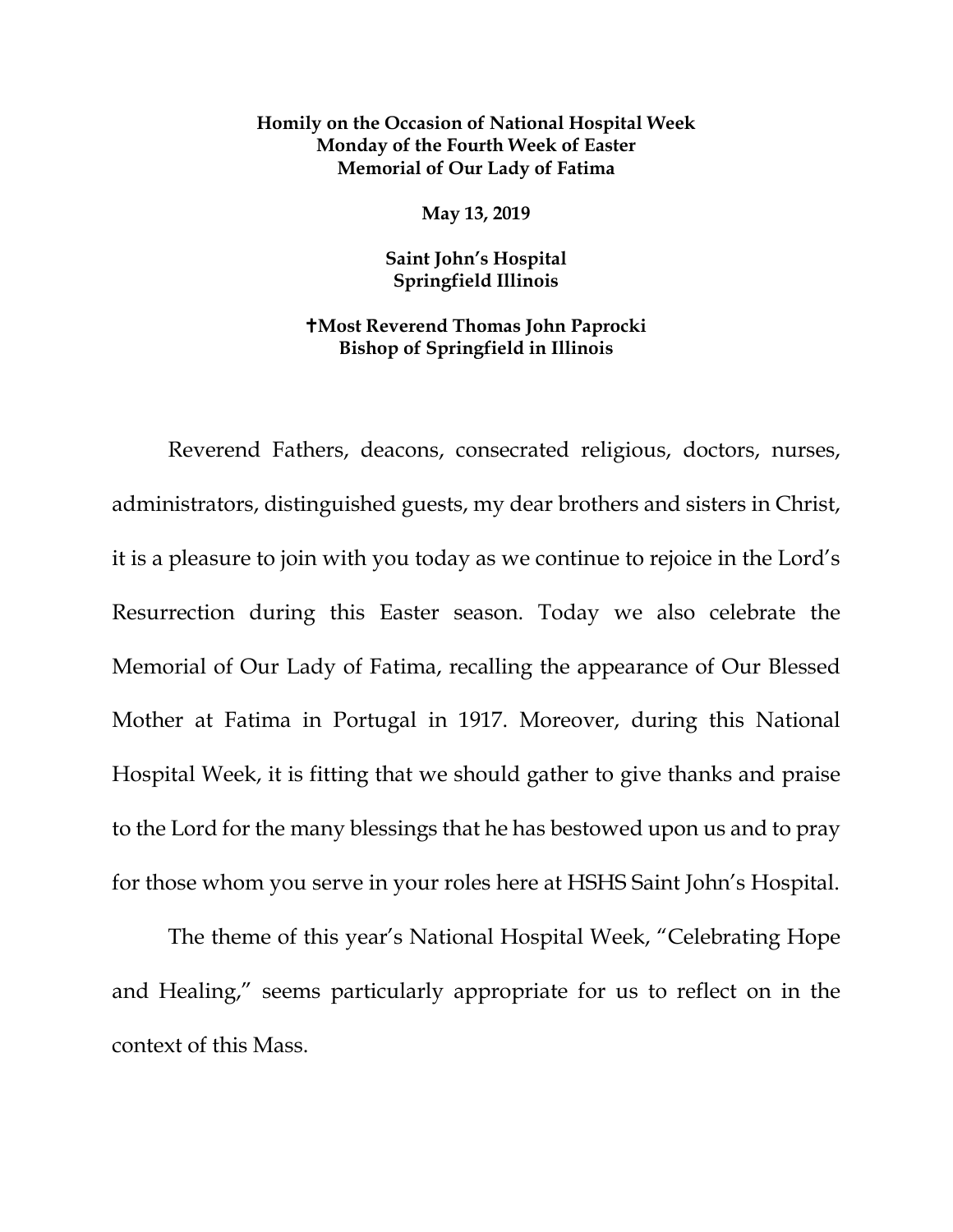In order to assist us with this, I would like to pose a question to you: *Why is it that your patients choose a Catholic hospital for their medical care?*

It is surely not simply because you are here; it is surely not simply because of the quality care you provide for them; and it is surely not simply a flip of their coin. Rather, your patients choose this Catholic hospital because you truly embrace the theme of this Hospital Week: you celebrate hope and healing in all that you do. This is because the care that you provide does not simply stop at treating the physical person but also extends to the spiritual life as well.

My dear doctors and nurses, while each of your patients comes to you seeking hope as well as physical healing and restoration, many, perhaps without recognizing it, also come seeking the Lord. Therefore, you who work in this hospital and, indeed, everyone who works and volunteers in any Catholic hospital must have as your primary motivation a desire to help lead souls to Christ, the Divine Physician who indeed gives hope and healing to those who cry out to Him.

So, in your work as you seek to heal the bodies of your patients, you can and should help lead your patients to salvation, to a greater knowledge of the love that has been poured out for us and is given to us at the altar of